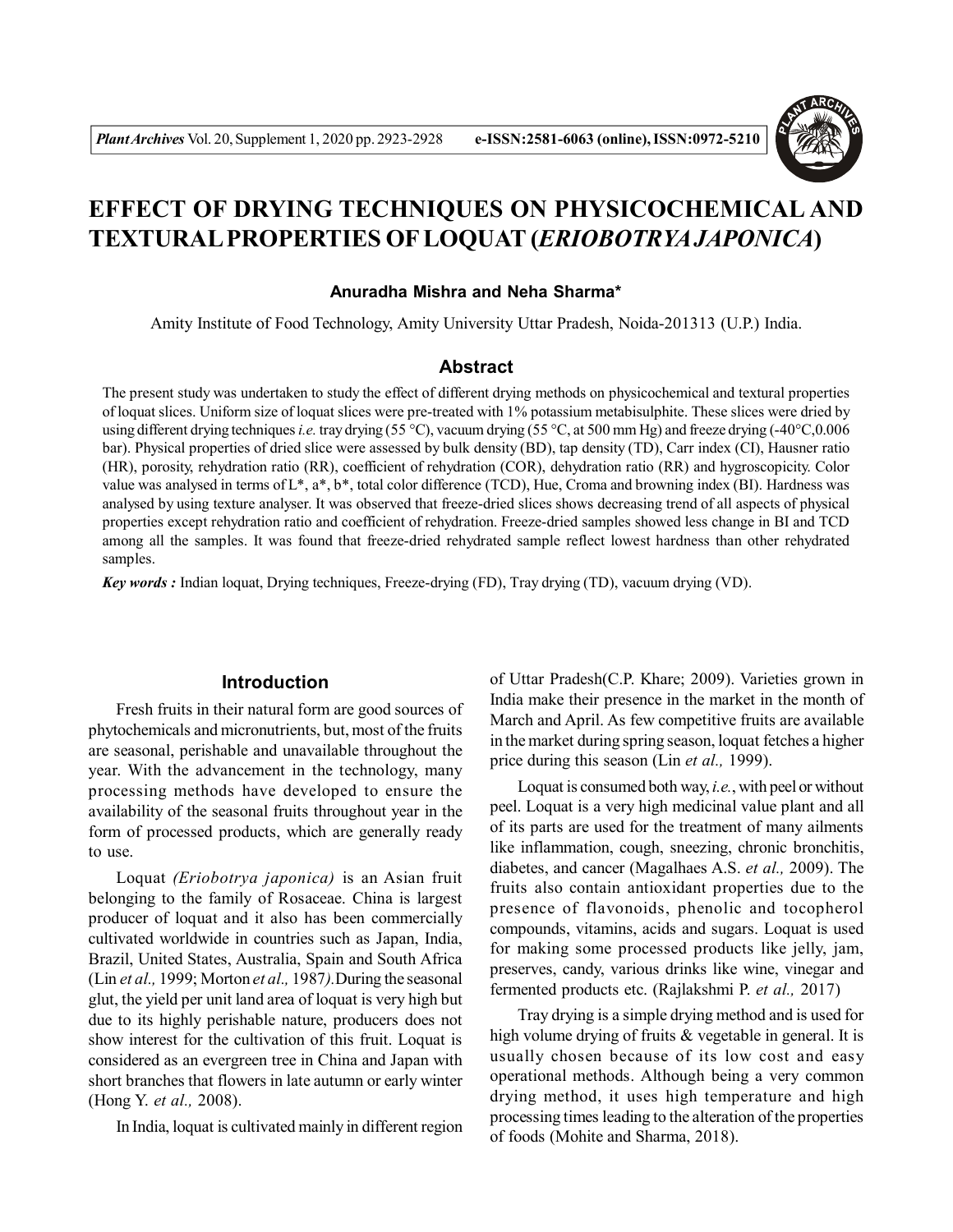Vacuum drying is a better dehydration technique and is generally used for heat sensitive products in order to avoid product degradation due to high temperatures. Vacuum drying works at lower pressure and temperature, water molecules diffuse on the surface of fruit slices and evaporates at lower temperature because of low pressure. Colour, flavour, texture and antioxidant properties are preserved due to the absence of air in vacuum drying (Drouzas A. E. *et al.,* 1996).

A well-known modern drying method used for food materials is freeze drying. Freeze dryer works on the principle of sublimation, where a frozen food product is converted to its dried form. Because of the ability of this dehydration method to preserve the biological activity of thermo-sensitive components and the original nutritional properties of the food materials, it has a broad spectrum of application. It is reported that freeze-drying technique maintains the quality of dehydrated materials such as texture, colour, nutrition, flavour and overall appearance. The freeze-dried products also have high rehydration capacity (N. Harnkarnsujarit *et al.,* 2016).

This research was aimed to evaluate the physical characteristics of slices of loquat fruit grown in India, as well as to evaluate the impact of different drying methods (tray drying, vacuum drying and freeze-drying) on overall quality of developed loquat slices. The Kandala variety of loquat was procured from the orchids of Baghpat district (U.P.) to conduct the study. The literature survey disclosed that few research studies have been reported and published on the comparative different drying study of Indian cultivar loquat creating a possibility to investigate the proper suitable drying method.

#### **Materials and Methods**

#### **Sample collection and preparation**

Loquat fruits (*Eriobotrya japonica*) of the "kandala" variety were collected from Baghpat district of Western Uttar Pradesh, India. Fresh fruits were manually peeled, cored and cut with slice thickness of 0.5 cm. Total soluble solids (TSS) of fresh fruit was determined and was found in the range of 9-10° Brix. The slices were immersed in 1% sodium metabisulphite solution for 10 minutes to prevent enzymatic browning and allowed to drain. The Loquat slices were then kept for drying using the three different drying methods(tray drying, vacuum drying and freeze-drying). Accordingly, the samples were coded as TD (tray drying at 55  $\degree$ C), VD (vacuum drying at 55  $\degree$ C) and FD (freeze drying at -40  $^{\circ}$ C).

## **Drying Process**

**Tray drying**

The pre-treated samples of loquat slices were placed on trays of tray drier (IK-112, New Delhi).Tray drier mainly consists of a thermostat, fan and temperature controller. Drying was carried out at 55°C for 10 h with an air velocity of 0.8 m/s so that moisture content in the final sample reaches to 8 -9 %. After drying, the dried slices were cooled, packed and stored in polyethylene bags for different studies.

#### **Vacuum drying**

The pre-treated samples of loquat slices were dried on stainless steel trays in lab model vacuum dryer at 55°C and 500 mm Hg pressure. Slices were dried until the constant mass was obtained. The vacuum (500 mm Hg) was maintained throughout the experiment (Mohite and Sharma, 2018).Finally, the sample was allowed to cool in desiccators and packed in zipped polyethylene bags and stored for further study.

#### **Freeze-drying**

Freeze-drying of loquat slices were carried out by using freeze dryer (Lyophilizer) (Model H-T40m-P). The pre-treated loquat slices were uniformly spread on stainless steel plates and placed in the freeze dryer. The freeze-drying of the slices was carried out at -40°C and 0.006 bar for 38 h. The freeze-drying of loquat slices was continued until it attained a moisture level of 7 to 9 % (wb). As the slices reached the desired moisture content, the drying was stopped and slices were subsequently cooled and stored for further study.

## **Physical Properties of Loquat Slices**

#### **Density**

Both bulk density and Tap density were studied as described by Patil and Chauhan (Patil *et al.,* 2014). The bulk density of slices was determined by taking 15 g of loquat slice sample and placing in a 50 ml cylinder. Tap density was calculated from the weight of dried loquat slices contained in the cylinder after hand tapping for 100 times. The bulk and tap density of slice sample was calculated by following formulas, equation(1), (2).

Bulk density (
$$
\rho b
$$
) =  $\frac{\text{Weight of slice}}{\text{Volume occupied in the cylinder}}$  (1)

Tap density  $(\rho t) = \frac{Weight of slice}{Volume occupied in the cylinder after tapping}$ 

$$
(2)
$$

#### **Flowability and Cohesiveness**

Flowability and cohesiveness of the slice sample was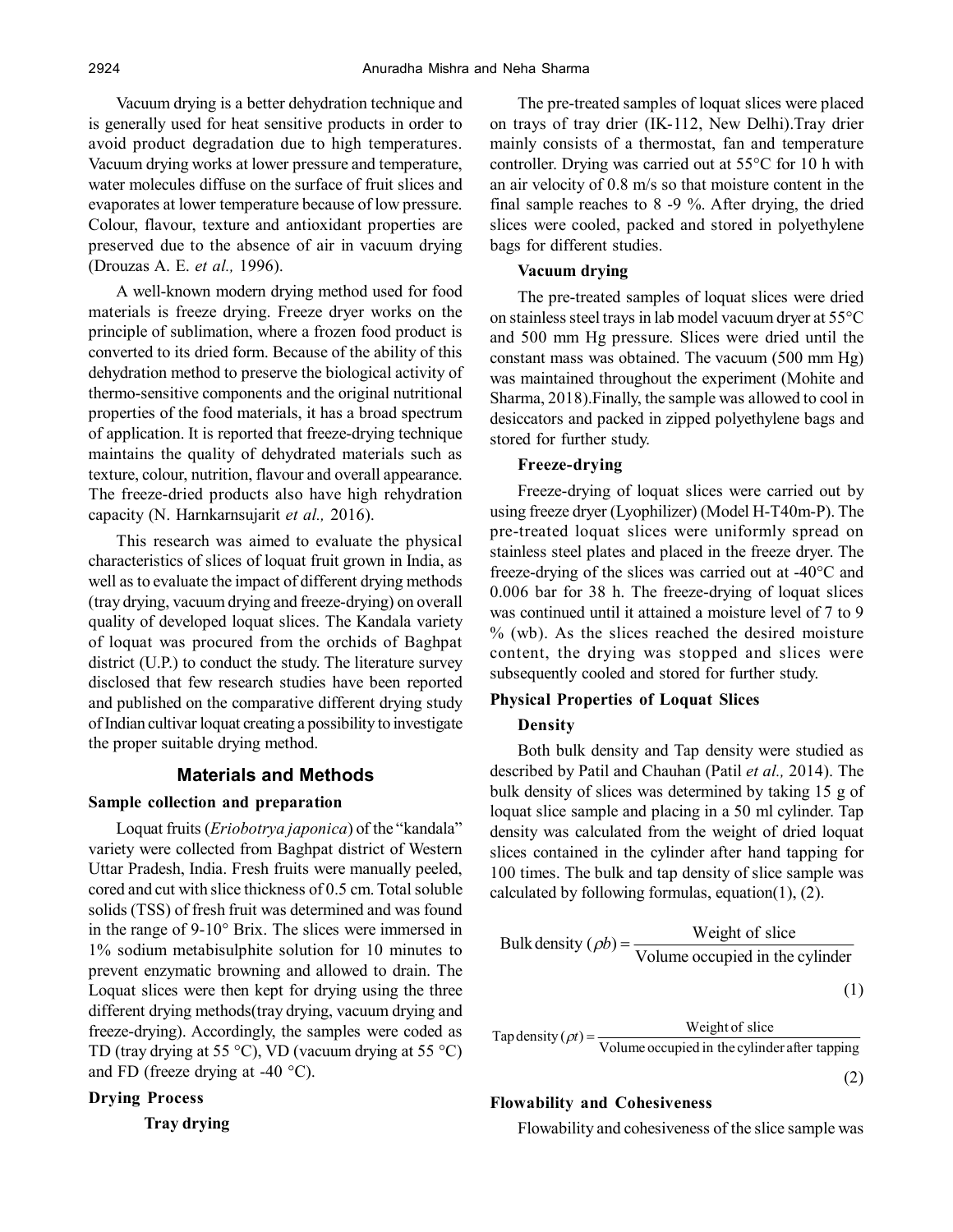estimated in terms of Carr index (CI) (Carr R.L., 1965), and Hausner ratio (HR) (Hausner H.H., 1967)and (Mohite *et al.,* 2019) respectively equation (3), (4).

$$
Carr Index (CI) = \rho t - \rho b / \rho t
$$
 (3)

Hausner ratio (HR) =  $\rho t / \rho b$  (4)

where,  $\rho t$  and  $\rho b$  are tap density and bulk density of sample

According to Carr, if the value of Carr Index is within the range of 5 -15% it will lead to excellent flow ability and if CI range is above 25%, it is the indication of poor flowability (Carr R.L., 1965),.

Ranges for HR in defining the flowability are as following:

(i) For free flowing powder:  $1.0 \leq HR \leq 1.1$ , (ii) for medium flowing powder: 1.1<HR< 1.25, (iii) for difficult flowing powder: it should be1.25<HR<1.4, and (iv) for HR>1.4, it shows very low flowing property.

## **Porosity**

Porosity ( $\varepsilon$ ) is obtained by following equation (5)

$$
Porosity (\varepsilon) = 1 - \frac{\rho b}{\rho t}
$$
 (5)

Where,

 $\rho t$  and  $\rho b$  are tap density and bulk density of sample

## **Dehydration Ratio (DR)**

Dehydration ratio is defined as the ratio of mass of slices before drying to the mass of dried samples. Dehydration ratio was expressed as the mass of sliced loquat before keeping in the drier to the mass of dried slice after removal from drier (Tunde *et al.,* 2008)as shown in equation (6).

Rehydration Ratio

$$
D_{\text{ratio}} = \frac{M_{\text{before}}}{M_{\text{after}}} \tag{6}
$$

The rehydration ratio was conducted to explain the reconstitution property of the dried loquat slices (Rangana S. 2008). Take 5 g of the dried samples and allow it to soak in sufficient amount of water for 10 minutes at room temperature, rehydration ratio and coefficient of rehydration were calculated through equation (7), (8).

Rehydration Ratio  $(RR) = C/D$  (7)

Coefficient of Rehydration (COR) =

$$
\frac{C/Dx100 - A}{100 - B} \tag{8}
$$

Where,

A=moisture present in sample before drying (%wb) B=moisture present in dried samples (% wb) C=mass of sample after water soaking (g)

D=mass of sample before soaking (g)

## **Hygroscopicity**

Hygroscopicity was studied by the method described by Cai and Corke with slight modifications (Cai Y.Z. *et al.,* 2000). 1g of samples was placed in a glass plate at 25ºC with a saturated NaCl solution (75.29% relative humidity) in a desiccator and allow for equilibrium. Equilibrated samples were weighed after an interval of one week, and hygroscopicity was expressed as grams of intake moisture per 100 g of dry matter (Goula A.M. *et al.,*2005).

## **Determination of pH**

The pH of the solution was measured describe by using a pH meter (Deluxe pH meter- 101) with little modification,10g of sample was homogenized with distilled water (100ml) and three measurements were taken on every sample. The results were represented as unit of pH (Moumita Chowdhury, 2018; Rangana S. 1986)

## **Proximate composition**

Moisture, fat, protein, as hand crude fibre content in dried slices were calculated as per standard methods (AOAC, 2000). Total carbohydrate was calculated by subtracting the value of moisture, protein, fat, crude fibre and ash content from 100.

#### **Colour**

Colour measurement of dried loquat slices were carried out by manual chroma meter (Chroma Meter CR-400, Minolta, Japan). Before each measurement instrument was calibrated. The coordinates of color 5Ø?Ü\* (lightness), 5ØNÜ\* (redness), and 5ØOÜ\* (yellowness) was taken for colour estimation of dehydrated slices. Three replicates of each sample were measured to get the average  $L^*$ ,  $a^*$  and  $b^*$  values (Barnwal, *et al.,* 2015). In addition, the hue angle, chroma and Browning Index (BI) were calculated from the *L*\*, *a*\* and *b*\* values (Anuradha M. *et al.,* 2014; Gat YS *et al.,* 2015) by using equation (9), (10) and (11).

$$
Chroma(C) = \sqrt{a^2 + b^2}
$$
 (9)

Hue Angle  $(H^0) = \tan^{-1} (b^*/a^*)$  (10)

 $[100(x - 0.31)]$ 

$$
BI = \frac{[100(x - 0.31)]}{0.17}
$$
 (11)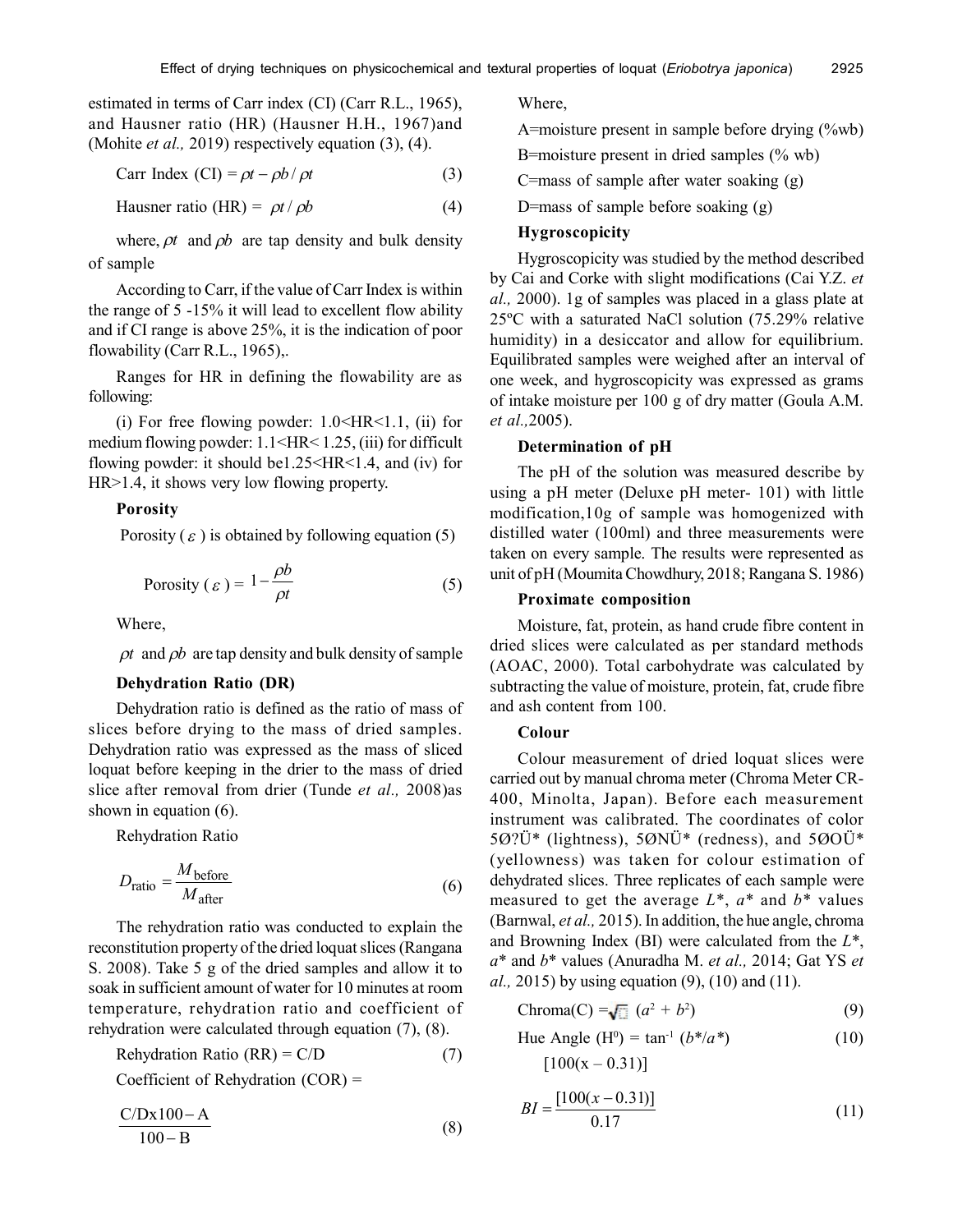Where

$$
x = \frac{(a*+1.75L^*)}{(5.645L^*+a*-3.012b^*)}
$$

# **Texture measurement**

The textural property of dried loquat slices was perform in terms of hardness by using a texture analyzer ((TA-Hdi), Stable Micro systems (U.K.) with a load cell of 2.5 kg. The dried slices were compressed twice 75% of their original height by two consecutive compressions using a P/25p ; 25mm diameter Cylinder Lap Perspex cylindrical probe at the compression rate of 1 mm/s (Rahman M.S. *et al.,* 2005). The time interval between the two com-pression cycles was  $10$  s. The instruments automatically controlled all steps. The result was automatically recorded in the form of force-time curve. All textural measurements were per-formed with four replicates of each sample (Mohite *et al.,* 2019).

# **Statistical Analysis**

All data were subjected to statistically for analysis of variance (ANOVA) followed by Duncan's test. All data were taken in triplicates. In addition, the experimental data for physical, and colour quality were analysed at a significance level of 5%.

# **Results and Discussion**

# **Effect on proximate composition of dried loquat slices**

The effects of drying techniques on the proximate composition of loquat are discussed in (Table 1). Moisture, carbohydrate, fibre, ash, fat, protein and energy of fresh loquat was 85.61%, 12.72 g, 1.5 g, 0.53 g, 0.13, 0.52 g and 53.86 Kcal respectively. Proximate composition of dehydrated slices were significantly (p d"0.05) affected by different drying techniques. Samples dried by using freeze-drying technique are prone to freezing injury, which might cause mechanical damage to the plant cell membrane due to the formation of ice during freezing (Akubor P.I *et al.,* 2012). Freeze-dried slice had highest moisture content (8.8%), followed by tray drying (8.7%) and vacuum drying (8.2%). There was a non-significant  $(p \le 0.05)$  reduction in fat, fibre, protein and ash content during different drying methods. Tray dried sample was most affected followed by vacuum dried sample which might be due to secretion of fat with moisture removal. The findings in this study were comparable to reported kinnow properties (Shafiya Rafiq *et al.,* 2019). Decrease in protein content probably occurs because of Millard reaction which results in complex changes in food due to the reaction between amino acids and reducing content

(Lee-Hoon H *et al.,* 2019). Decrease in protein content and other proximate component due to formation of complexes between anti-nutritional substances and proteins in the presence of heat, which cause reduction of protein availability (Enomfon-Akpan J. *et al.,* 2004).

# **Physical characteristics of loquat slices**

The bulk density and tap density play a significant indication of the packing and flow behaviour of the slices, as well as the designing of storage equipments. Physical properties of dehydrated slices were shown in Table 2. The bulk densities and tap densities of the dried slice varied from 0.37 to 0.19 g/mL and 0.41 to 0.20 g/ml respectively depending on the drying methods and temperature. Freeze drying exhibited lower bulk and tap density followed by tray drying. Vacuum drying showed highest bulk density and tap density. Drying ratio was significantly varied from 10.21 to 4.93. Freeze-dried slices reported highest dehydration and rehydration ratio and lowest value was observed in tray drying. This is due to the reason that in freeze-drying product dehydrates by sublimation and produce porous texture, which absorb water easily, and tray and vacuum dried slice samples show non-significant difference. CI and HR varied from 8.69 to 5.67 and 1.06 to 1.1 respectively with freeze dried slices showing lowest CI and HR followed by vacuum dried slices. The Hausner ratio and Carr index showed the flowability as per the scale described. The hygroscopicity values of loquat slice obtained by different drying methods are shown in Table 2. The Freeze-dried slices have shown higher values of hygroscopicity compared to vacuum and tray dried slices. This may be developed due to porous structure of freeze-dried sample during ice sublimation. Therefore, at the same equilibrium condition, freeze-dried loquat slices adsorbed higher moisture. A similar observation was also reported for carrot slices study for vacuum drying, air-drying and freeze-drying (Lin T.M. *et al.,* 1998).

# **Effect of drying techniques on color properties of loquat slices**

Different drying techniques employed a significant (p d"0.05) changes on the colour values of loquat slice. Fresh loquat samples were found  $L^*$ ,  $a^*$  and  $b^*$  values is 47.74, 5.65 and 27.30 respectively in (Table 3). Similar results were also reported (F. Samia El-Safy, 2014).Due to temperature increase during drying  $L^*$  a<sup>\*</sup> and  $b^*$  value decrease significantly ( $p \le 0.05$ ). Tray dried sample was shows minimum  $L^*(52.12)$  value and found to be darker in colour due to maillard reaction. Whereas freeze-dried sample reflect higher having L<sup>\*</sup> value higher (59.48). Based on over all colour quality (lightness, yellowness, darkness); the better-considered sample was freeze-dried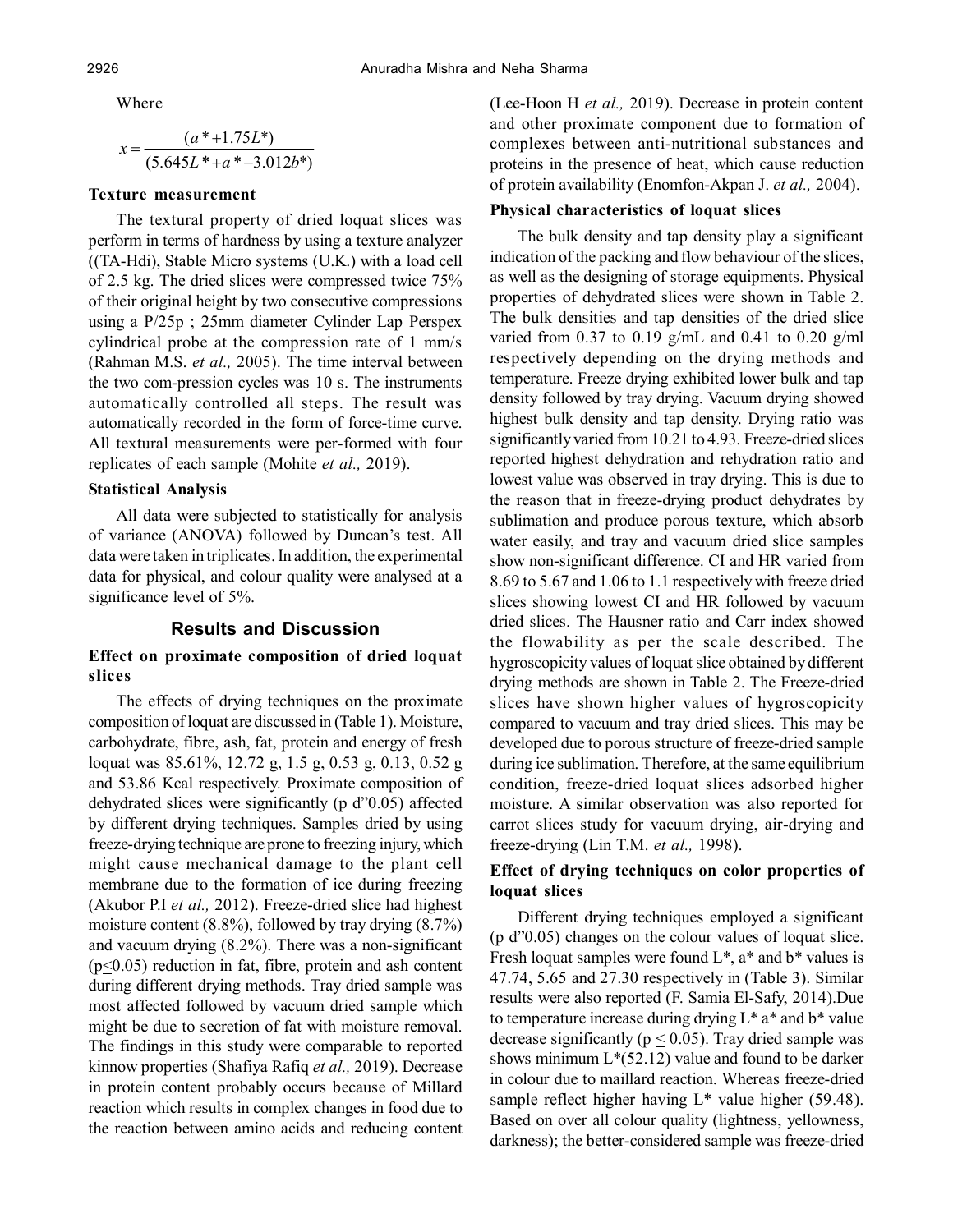| S.No. | <b>Parameters</b> | Loquat fresh<br><b>Fruits</b> | <b>Dried fruit</b><br>slices(TD) | dried fruit<br>slices(VD)    | Freeze dried<br>Slices(FD)   |
|-------|-------------------|-------------------------------|----------------------------------|------------------------------|------------------------------|
|       | Moisture $(\% )$  | $85.61 \pm 0.49$ <sup>a</sup> | $8.7 \pm 0.43^b$                 | $8.2 \pm 0.29$ <sup>b</sup>  | $8.8 \pm 0.51$ <sup>c</sup>  |
| 2     | Carbohydrate (%)  | $12.72 \pm 0.04$ c            | 88.65±0.25 <sup>b</sup>          | 89.21±0.65 <sup>a</sup>      | 88.41±0.35 <sup>b</sup>      |
| 3     | Protein $(\% )$   | $0.52 \pm 0.39$ °             | $0.51 \pm 0.24$ <sup>b</sup>     | $0.50 \pm 0.56$ <sup>a</sup> | $0.50 \pm 0.37$ <sup>a</sup> |
| 4     | Ash $(\% )$       | $0.53 \pm 0.07$ °             | $0.62 \pm 0.02$ <sup>b</sup>     | $0.63 \pm 0.31$ <sup>b</sup> | $0.66 \pm 0.05^{\text{a}}$   |
| 5     | Fat $(\% )$       | $0.13 \pm 0.03^a$             | $0.07 \pm 0.0^a$                 | $0.12 \pm 0.03^a$            | $0.12 \pm 0.01$ <sup>a</sup> |
| 6     | Fiber $(\% )$     | $1.5 \pm 0.15^a$              | $1.4 \pm 0.21$ <sup>a</sup>      | $1.3 \pm 0.23$ <sup>a</sup>  | $1.5 \pm 0.34$ <sup>a</sup>  |
| 7     | Energy, Kcal      | 53.86±0.54 <sup>b</sup>       | $357.62 \pm 0.24$ <sup>a</sup>   | 359.98±0.04 <sup>a</sup>     | 356.76±0.64 <sup>a</sup>     |

**Table 1:** Proximate composition of fresh fruits and dried loquat fruits.

Mean values with different letter a,b,c on the same row differ significantly (Duncan's test,  $p \leq 0.05$ ).

**Table 2:** Physical properties and Flow properties of loquat slices.

| S.No.          | <b>Parameters</b>                   | <b>TD</b>                     | VD                           | FD                           |
|----------------|-------------------------------------|-------------------------------|------------------------------|------------------------------|
| 1              | Bulk Density (g/ml)                 | $0.35 \pm 0.05^{\text{a}}$    | $0.37 \pm 0.07^{\rm a}$      | $0.19 \pm 0.4^{\circ}$       |
| 2              | Tap Density (g/ml)                  | $0.39 \pm 0.05^{\text{a}}$    | $0.41 \pm 0.07$ <sup>a</sup> | $0.20 \pm 0.05^b$            |
| 3              | Carr-Index $(Cl)$                   | $8.69 \pm 1.80$ <sup>b</sup>  | $8.40 \pm .85^b$             | $5.67 \pm 1.77$ <sup>b</sup> |
| $\overline{4}$ | Hausner Ratio (HR)                  | $1.10 \pm 0.02^b$             | $1.09 \pm .01$ <sup>b</sup>  | $1.06 \pm 0.02^b$            |
| 5              | Porosity $(\square)$                | $0.09 \pm 0.018$ <sup>b</sup> | $0.08 \pm 01^{b}$            | $0.06 \pm 0.02$ <sup>b</sup> |
| 6              | Rehydration Ratio (RR)              | $2.72 \pm 27$ <sup>b</sup>    | $2.58 \pm .38$ <sup>b</sup>  | $4.48 \pm .31$ <sup>a</sup>  |
| 7              | Coefficient Rehydration Ratio (COR) | $0.41 \pm 0.04$               | $0.41 \pm 0.06$              | $0.70 \pm 0.5^{\text{a}}$    |
| 8              | Dehydration Ratio (DR)              | $4.93 \pm .73$ °              | $6.59 \pm .84^b$             | $10.21 \pm 0.46^a$           |
| 9              | Hygroscopicity $(g/100g)$           | $23.47\pm0.47$                | 24.41±0.01                   | $26.42 \pm 0.94$             |

Physical properties of Indian variety of loquat slice are shown in Table 2. Observed significant difference was ( $p \le 0.05$ ).

| <b>Table 3:</b> Effect of drying methods on color quality and Brov |
|--------------------------------------------------------------------|
| Index, of dried loquat slice.                                      |

|            | <b>Fresh loquat</b>           | TD                            | VD                           | FD            |
|------------|-------------------------------|-------------------------------|------------------------------|---------------|
| L-value    | $47.74 \pm .86$ <sup>c</sup>  | 52.12 $\pm$ 1.96 <sup>b</sup> | 54.79±1.92 <sup>b</sup>      | $59.48 \pm 1$ |
| a-value    | $5.65 \pm .12$ <sup>c</sup>   | $11.82 \pm 15^{\circ}$        | $12.51 \pm 2.6^b$            | $16.24 \pm 1$ |
| b-value    | $27.30 \pm 1.78$ <sup>a</sup> | $21.19 \pm 29$ <sup>b</sup>   | $20.17 \pm 1.04^b$           | $20.67 \pm 2$ |
| <b>TCD</b> | $54.17 \pm .67$ <sup>a</sup>  | $43.10 \pm 1.66$ <sup>c</sup> | $45.14 \pm .38$ <sup>b</sup> | $40.72 \pm 1$ |
| Hue        | $78.29 \pm 79$ <sup>a</sup>   | $60.81 \pm 0.10^{b}$          | 57.99 $\pm$ 01 <sup>c</sup>  | $62.61 \pm$   |
| Croma      | $27.78 \pm 1.61$ <sup>a</sup> | $24.06 \pm 20^b$              | $23.16 \pm .51$ <sup>b</sup> | $27.85 \pm$   |
| BI         | $86.58 \pm 7.29$ <sup>a</sup> | 70.59±.93 <sup>b</sup>        | $61.89 \pm .40$ <sup>c</sup> | $60.67 \pm$   |

Mean values of same column with different superscripts  $(a, b, c)$ significantly on the (Duncan's LSD test, p d" 0.05). BI (browning index), TCD (Total color difference); TD (Tray Drying); VD (vacuum Drying); FD (Freeze Drying).

followed by vacuum dried sample. On the other hand,  $b^*$  0.05. value, total colour difference (TCD), hue and BI(browning index) of fresh loquat were higher than dried loquat sample. This result indicates the degradation of the carotene content during drying. The drying principle of Freeze-drying is sublimation, which is perform at very low temperature, thus preventing browning reactions during drying. Maximum value of b\* in freeze-dried samples indicate high retention of carotene.

#### **Texture Measurement**

Fracture property of dried food products is a complex

phenomenon that depends on the microstructure and components of food materials. Hardness value of tray dried, vacuum dried and freezedried were 3350 g, 4219 g and 4027 g respectively. This is depicted that vacuum dried shows highest hardness. Hardness of dehydrated and rehydrated slices are shown in graph 1.It is found that freeze-dried rehydrated sample reflect lowest hardness than other rehydrated samples. This may be due to the fact that porous structure in freeze-dried loquat slices can contribute to the hardness reduction of rehydrated samples (P.P. Lewicki, 1998). In vacuum drying and tray drying, the most compact and denser porous structure might be formed and reflect highest hardness.

# **Conclusion**

This comparative study of drying temperatures of loquat fruit was



**Fig. 1:** Hardness of loquat slices by different drying methods and rehydrated slice soaked in water for 5 min. Different drying methods reflect significant differences at  $p \leq$ 

carried out and subsequently its effects on physical colour and textural quality were studied. It was found that freeze-dried slices showed good physical and rehydration quality than other methods. Flowability and colour quality of the slices was significantly affected by drying temperature. It was observed that freeze-dried sliced had not affected significantly the colour characteristics. After the result was analysed, it may be concluded that freezedried slices could be commercialize in food sector due to their richness in nutrient components and better physical and textural quality and longer shelf life.